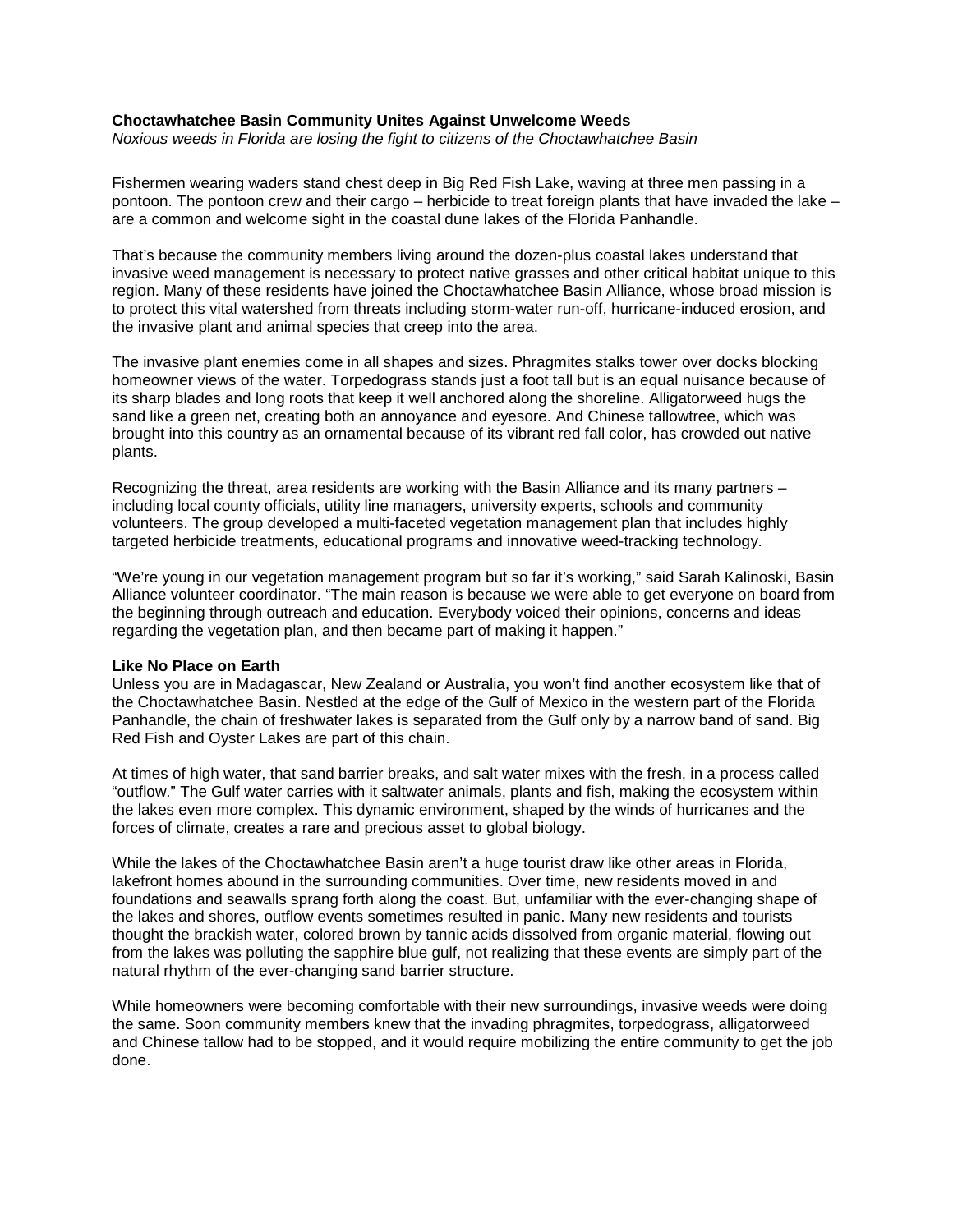## **Consensus Eases Concerns**

People are passionate about the coastal dune lakes ecosystem of the Choctawhatchee Basin for many reasons. Scientists study it to expand their biological understanding; homeowners seek to protect the value of their real estate investment; recreationalists seek to preserve the value of the lakes for fishing and boating; and educators seek to preserve the lake as an example for future generations. This represents just a few of the interested groups that need to be on board for a regional weed control program to succeed.

Understanding this, the Basin Alliance initiated a process through which all stakeholders would have an opportunity to express their needs, their concerns and share in building a solution to the encroaching invasive weed species and other challenges facing the ecosystem.

"We knew that if we got everyone to the table to talk about what they wanted to see happen, and used a democratic process, we could build consensus and get some real work done," Kalinoski said. "We used the TEAM process, which stands for Together for Environmental Assessment and Management, which was developed by University of Florida's Florida LAKEWATCH for situations just like this."

Over a period of two years, Kalinoski and the Basin Alliance team met with a multitude of stakeholders including the Florida Fish and Wildlife Conservation Commission (FWC), lakefront homeowners and university researchers to develop a plan everyone could agree on. The result was a management plan enacted in August of 2008 to manage the treatment of invasive weeds and protect the coastal dune lake ecosystem, while still allowing residents to enjoy their property freely.

The preliminary scientific data was presented to large stakeholder groups, who were then broken into smaller study groups to determine possible weed management solutions. Each person who attended the meeting had an opportunity to share their perspective, and to weigh in on the draft plan. Ultimately, the Basin Alliance, led in part by aquatic weed experts, extension service agents and researchers from several universities, agreed on a plan that included targeted management of the most troublesome weeds using herbicide treatments.

"The discussions we had with this group were really great, and the meetings were really well attended," Kalinoski said. "We established priorities for the program, including education for residents and students in the area."

# **A Progressive Solution**

In 2008, the Basin Alliance looked to Progressive Solutions Inc., a Quality Vegetation Management™ (QVM) Certified Applicator, whose staff has extensive experience in battling invasive weeds in the Panhandle. Together, the Basin Alliance and Progressive Solutions designed a management plan with a herbicide treatment to garner the best short- and long-term results.

"Mechanical removal and mowing wouldn't get at the roots or stop the spread of these weed types," Billy Moye, area manager, Progressive Solutions said. "Because we were working with rhizome weeds, hacking and mowing would have encouraged growth. Other invasive weeds were so rooted that pulling was not an option. We chose selective aquatic herbicides that don't harm live species, encourage native plant growth and target undesirable species."

Before any spraying could begin, the Basin Alliance knew it had to focus on education for the residents that did not take part in the planning process.

"Some people are uncomfortable with the idea of using chemicals to treat weeds in our waters," Kalinoski said. "It's easier for residents to feel at ease with someone putting herbicides in their lakes if they understand how the herbicides interact with the ecosystem and provide the best solution for restoring the native plant community."

To build that understanding, the Alliance went grassroots.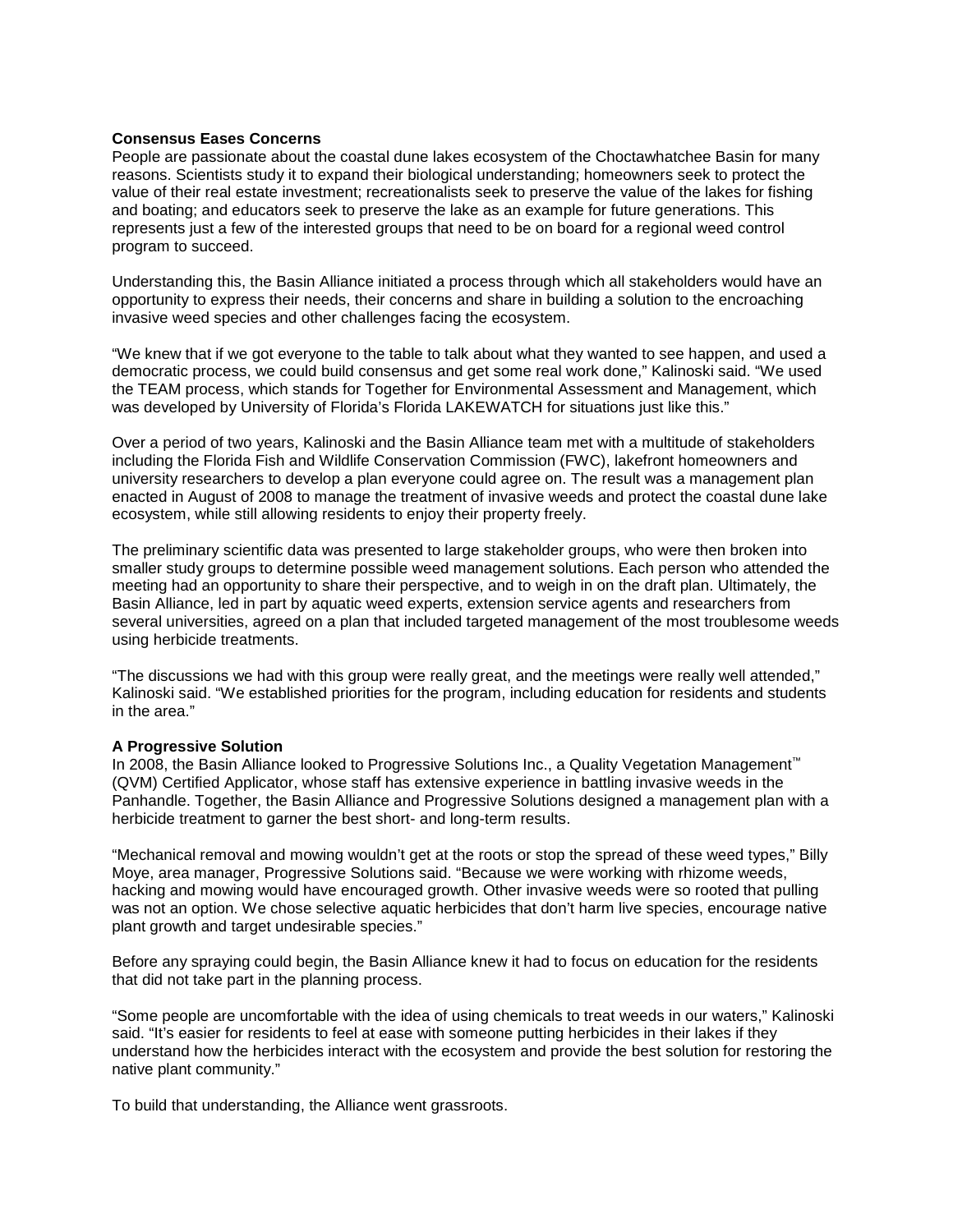"Neighbors received letters, phone calls and invitations to voice concerns or questions about the plan," Kalinoski said. "All of the work up front paid off during the application season because residents understood, valued and recognized the importance of this approach. They didn't get upset when they saw spraying."

In keeping with QVM principles, Progressive Solutions even walked door-to-door asking permission to spray in certain areas. This highly trained team is committed to best practices in vegetation management – even if it means a little more work educating the public.

As a QVM Certified Applicator, we use proven products applied at the lowest effective rates," Moye said. "Clearcast $^{\circ}$  herbicide is a highly selective herbicide and is great for sustaining environmental responsibility, especially in aquatic environments."

The team at Progressive Solutions recommended a highly targeted application of BASF Clearcast herbicide at 64 ounces per acre for control of Chinese tallowtree, torpedograss and alligatorweed. Clearcast can be applied using low-volume foliar techniques or via hack-and-squirt on larger Chinese tallowtrees. Moye also suggested a low-volume application of BASF Habitat<sup>®</sup> herbicide at 1 percent and Accord® herbicide at 2.5 percent in solution for treating torpedograss and a 1 percent solution of Habitat applied via backpack for alligatorweed and phragmites.

"We had to get creative with our delivery methods on some of these lakes," Moye said. "We have used boats owned by some of the homeowners' associations, as some of the lakes don't have boat launches for our craft, and have even made treatments from a canoe in instances where the lakes are very small."

The prescribed treatment is working well for the team at Progressive, where they can get to the problem weeds.

"Because the stands were so dense in some of the areas, we had to do an initial perimeter treatment with a follow-up foliar treatment a few weeks later," Moye said. "We even had to do controlled burns on tallow tree to get all the way into the stands for comprehensive control."

Even after the crew completes its initial spray treatment, they plan to complete one more prescribed burns for all of the infested areas. After a few years, retreatment of tallowtree resprouts will help diminish the seedbank and should keep the plants out for good.

### **Volunteers Scout the Field**

One tool that the Basin Alliance has been using to track weed presence is global positioning, which can map the exact satellite location of a weed infestation. Applicators, volunteers, home owners and even high school students were armed with global positioning system (GPS) devices so they could help pinpoint invasive weeds wherever they found them.

At high schools, the Basin Alliance led hands-on training sessions about plant identification; lake zoning and weed management. During field trips students used GPS systems, recorded data and helped Kalinoski and her crew combat the dune lakes' invasive species problem.

"Students caught on so fast. Their data helped with our permit application for vegetation control," Kalinoski said. "It's more fun when everyone's involved in keeping these weeds under control and learning how weeds affect our surroundings."

"The maps provide a blueprint for action that the applicators use to stay on top of the weed situation."

Moye and his team closely monitor treated areas to identify any areas where plants survived the treatment, and to cover any areas that were missed or unreachable in the first part of the season. But the GPS data gathered will help Progressive take action quickly where there are known problems.